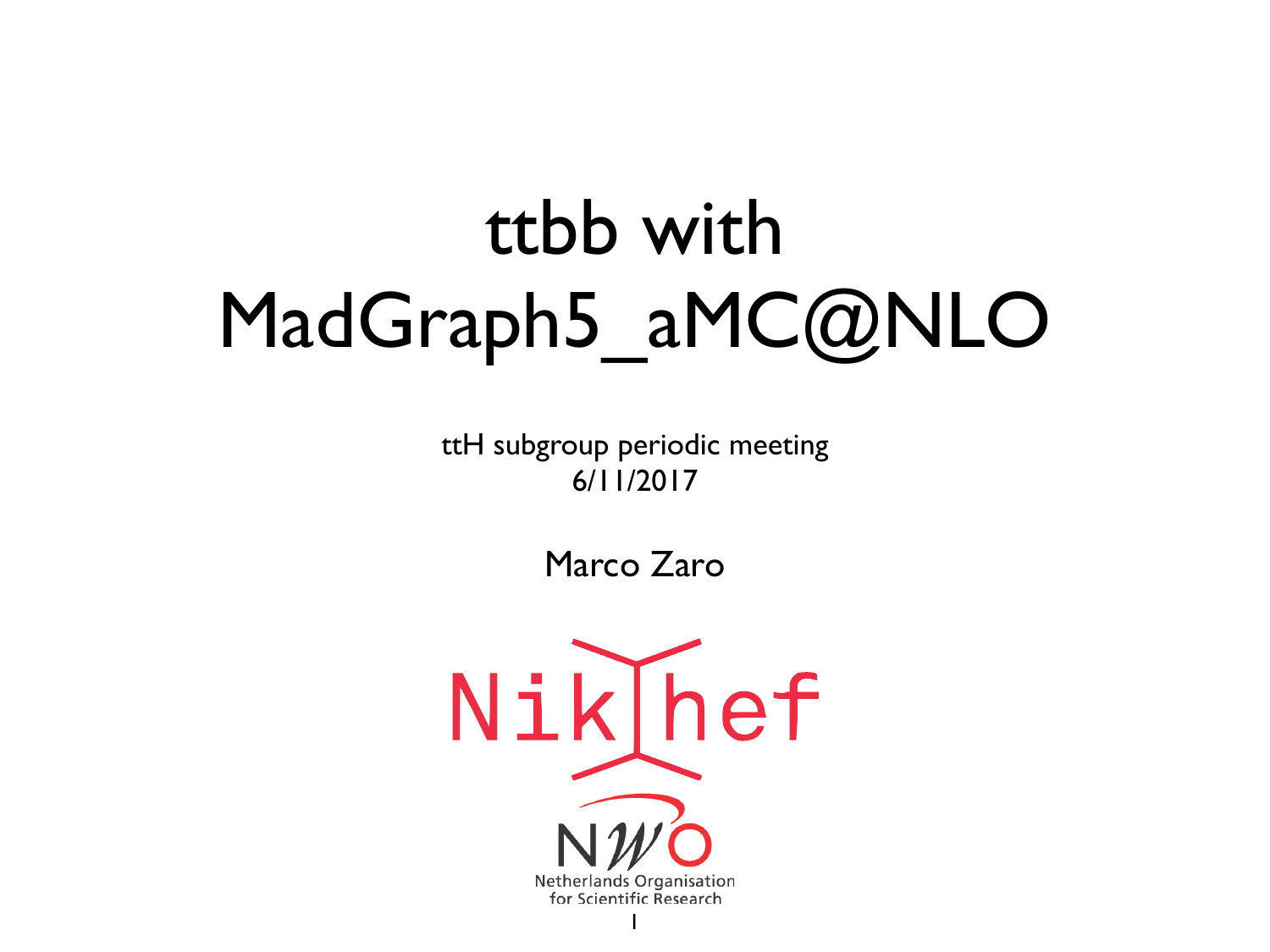



#### Setup

- Comparisons of results obtained with:
	- Three reference shower scales (sqrt(s)/4,  $H_T/2$ ,  $H_T/8$ )
	- Two MCs (PY8, HW++)
	- NLO+PS and LO+PS
- Settings follow <https://twiki.cern.ch/twiki/bin/view/LHCPhysics/ProposalTtbb>  $(PY8 + sqrt(s)/4$  is the same as in YR4)
- How do these results compare among themselves and with Sherpa+OL?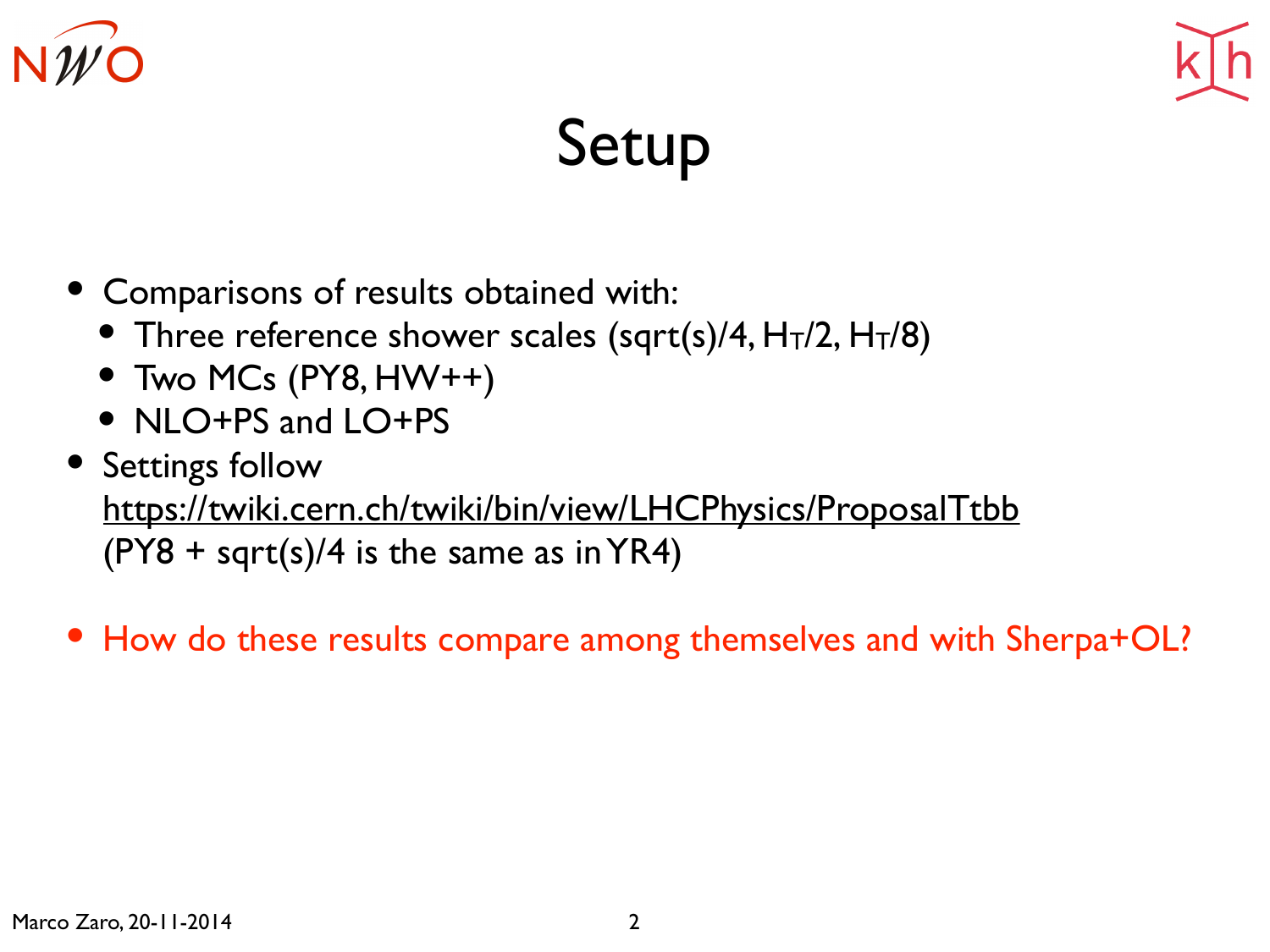



- **Disclaimer: by no means we consider**  $\mu_{sh} = H_T/8$  **a better scale for physics**
- Using a very constrained shower scale, predictions from MG5\_aMC (with PY8, HW++) are closer to Sherpa+OL, and fall within the scale uncertainty of the latter.
- Still, differences remains, mostly in the shape of distributions



Marco Zaro, 20-11-2014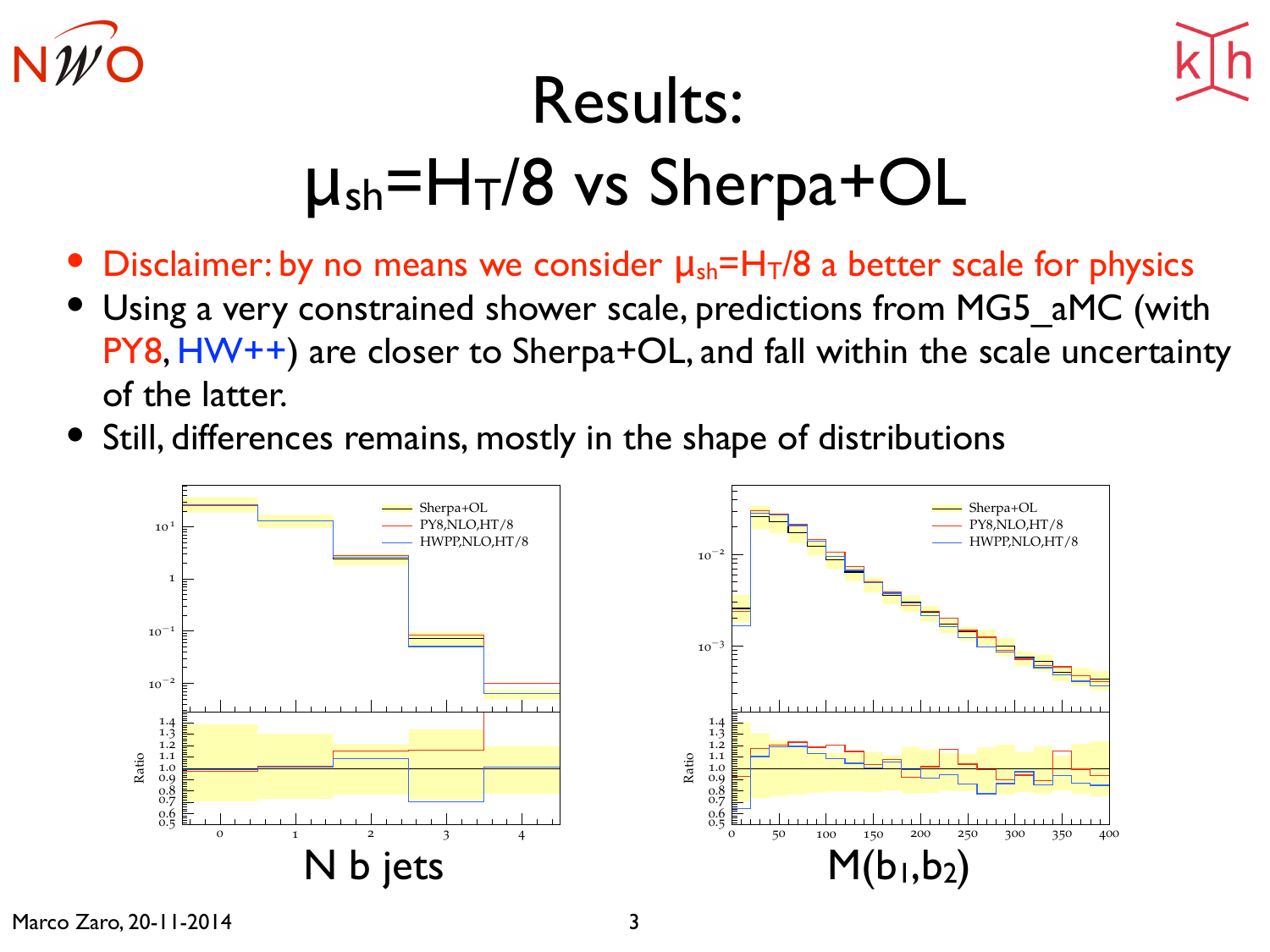



## Results:  $\mu_{sh}$ =H<sub>T</sub>/8 vs Sherpa+OL



• The largest differences are for those observables which involve j<sub>1</sub>. However, they are described only at LO accuracy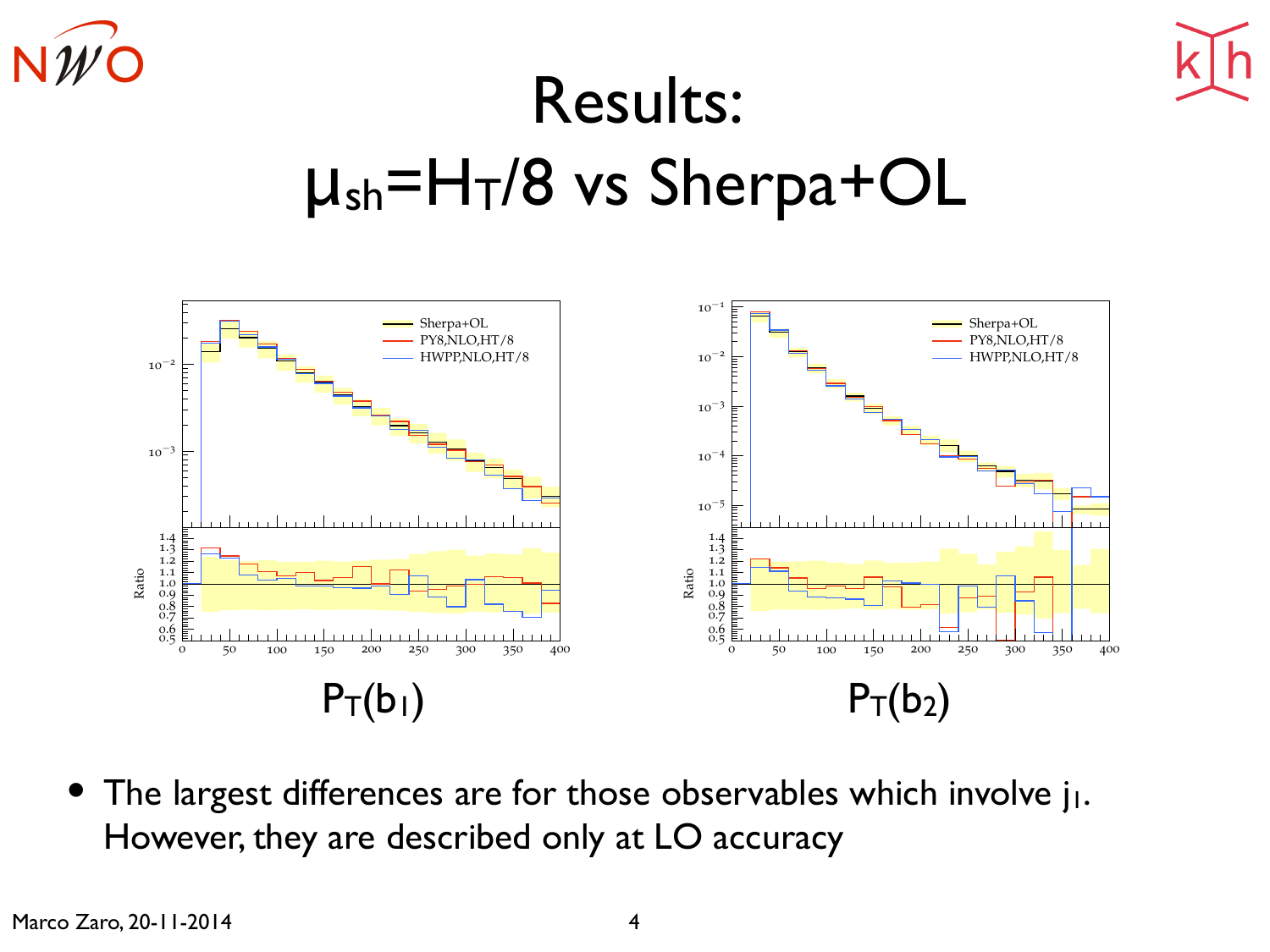



## comparison of different scales in MG5 aMC at LO and NLO

• We compare results with PY8 (left) and HW++ (right) with the three different choices of  $\mu_{sh}:$  sqrt(s)/4,  $H_T/2$ ,  $H_T/8$ (HT/8 is the baseline in the inset)



N b jets, LO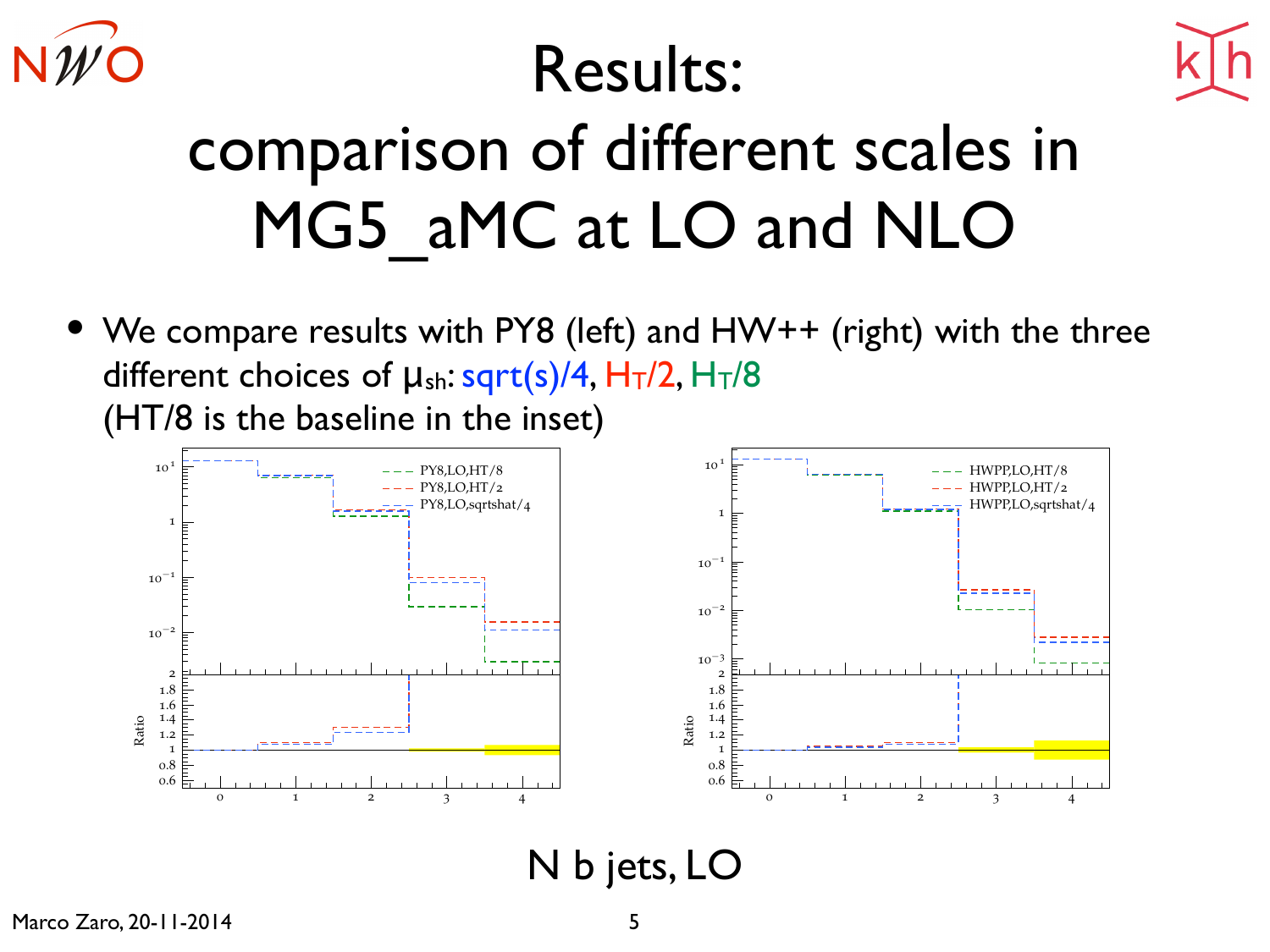



## comparison of different scales in MG5 aMC at LO and NLO

• We compare results with PY8 (left) and HW++ (right) with the three different choices of  $\mu_{sh}:$  sqrt(s)/4,  $H_T/2$ ,  $H_T/8$ (HT/8 is the baseline in the inset)



N b jets, NLO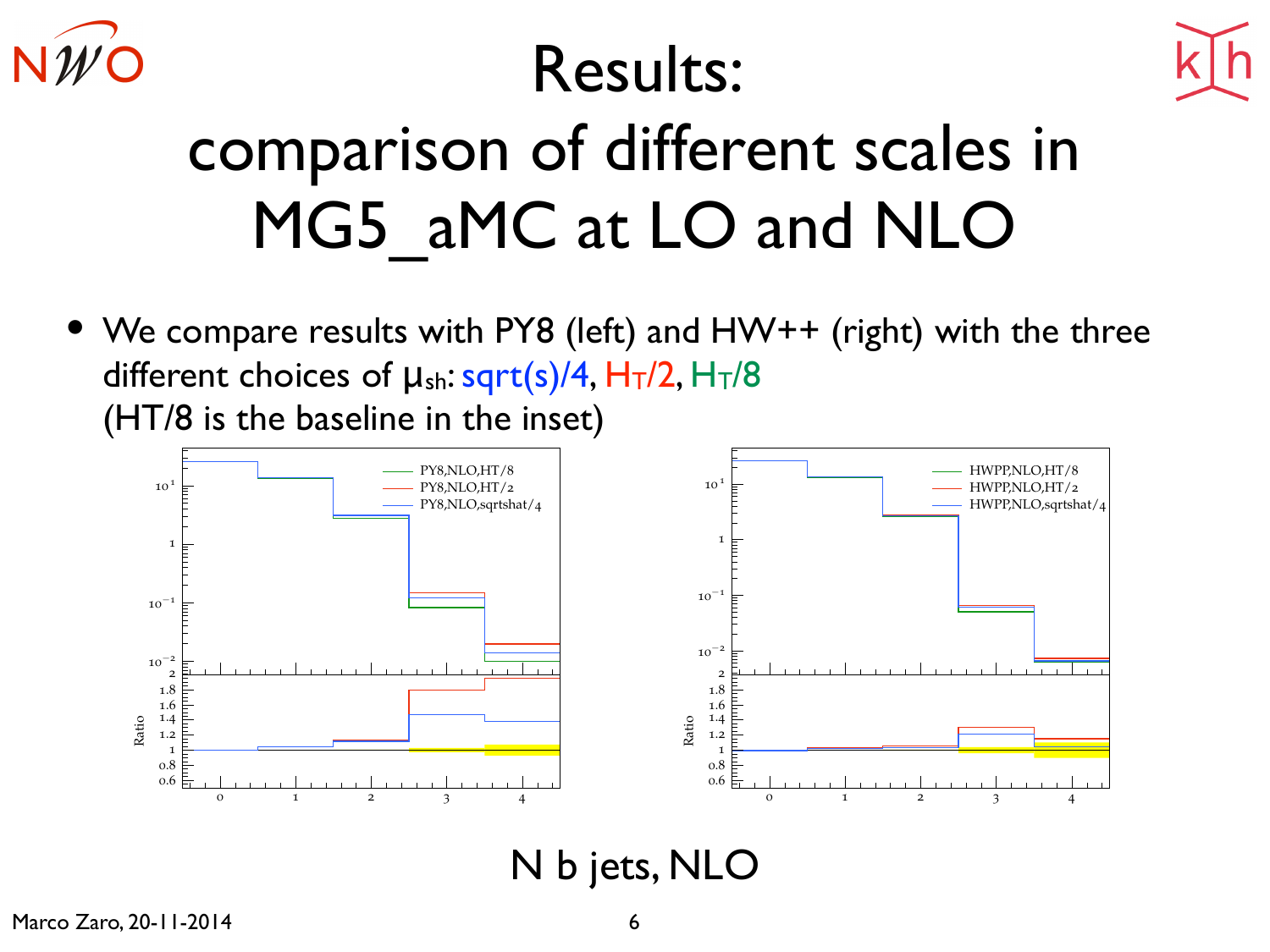



## comparison of different scales in MG5 aMC at LO and NLO

• We compare results with PY8 (left) and HW++ (right) with the three different choices of  $\mu_{sh}:$  sqrt(s)/4,  $H_T/2$ ,  $H_T/8$ (HT/8 is the baseline in the inset)



#### $M(b_1,b_2)$ , LO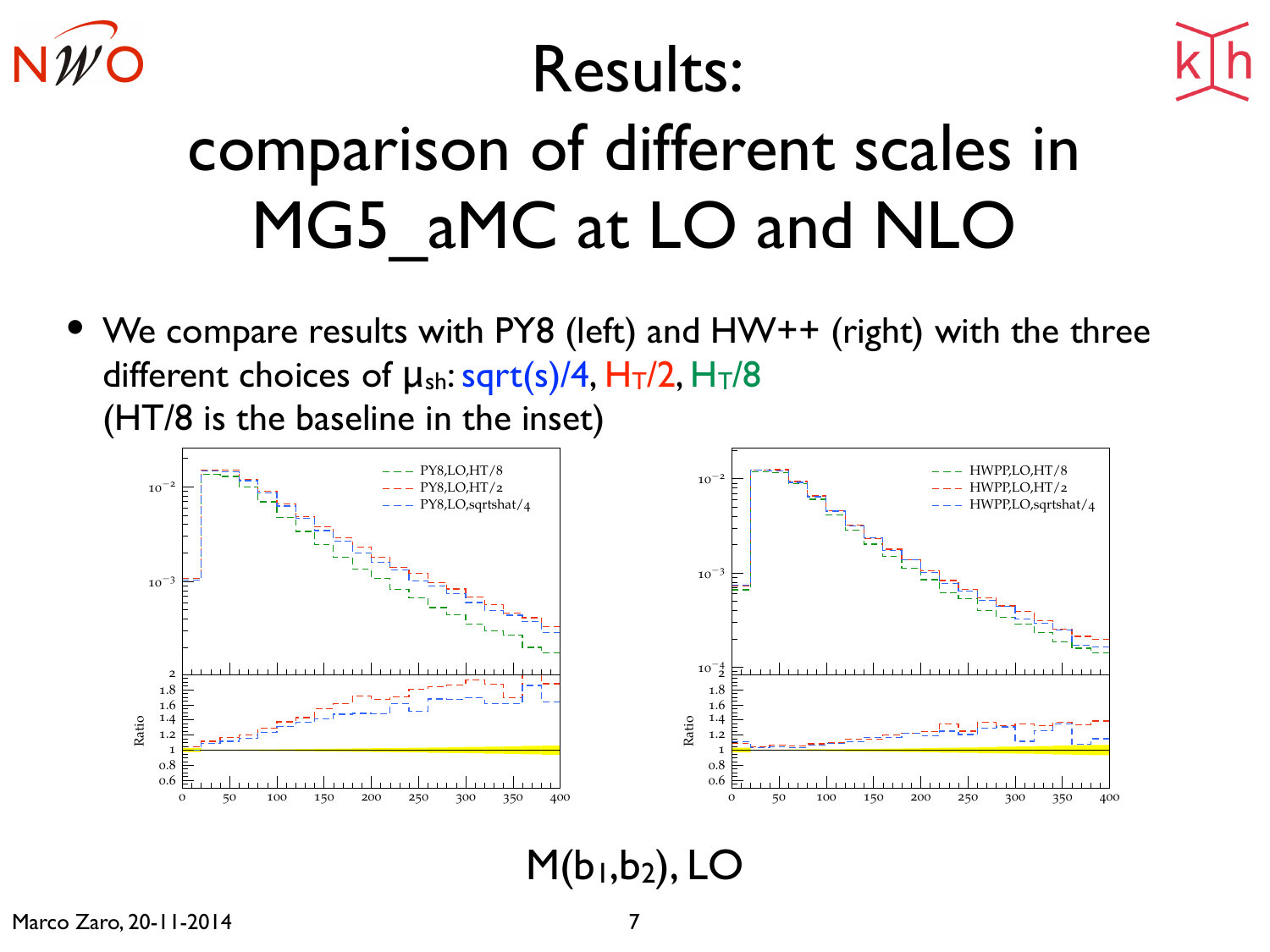



## comparison of different scales in MG5 aMC at LO and NLO

• We compare results with PY8 (left) and HW++ (right) with the three different choices of  $\mu_{sh}:$  sqrt(s)/4,  $H_T/2$ ,  $H_T/8$ (HT/8 is the baseline in the inset)



 $M(b_1,b_2)$ , NLO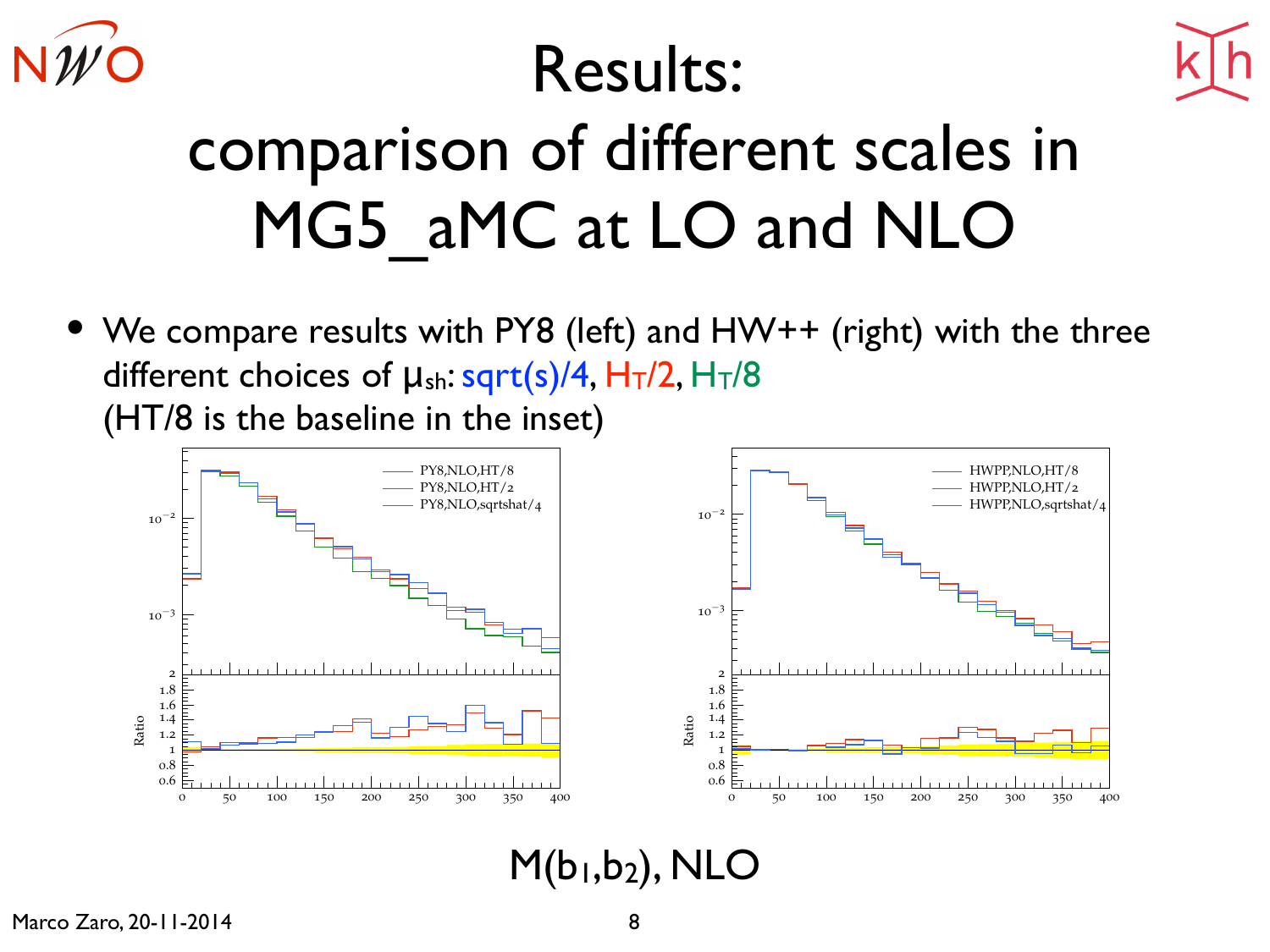



## comparison of different scales in MG5 aMC at LO and NLO

• We compare results with PY8 (left) and HW++ (right) with the three different choices of  $\mu_{sh}:$  sqrt(s)/4,  $H_T/2$ ,  $H_T/8$ (HT/8 is the baseline in the inset)



#### $P_T(t_1t_2)$ , I-bjet bin, LO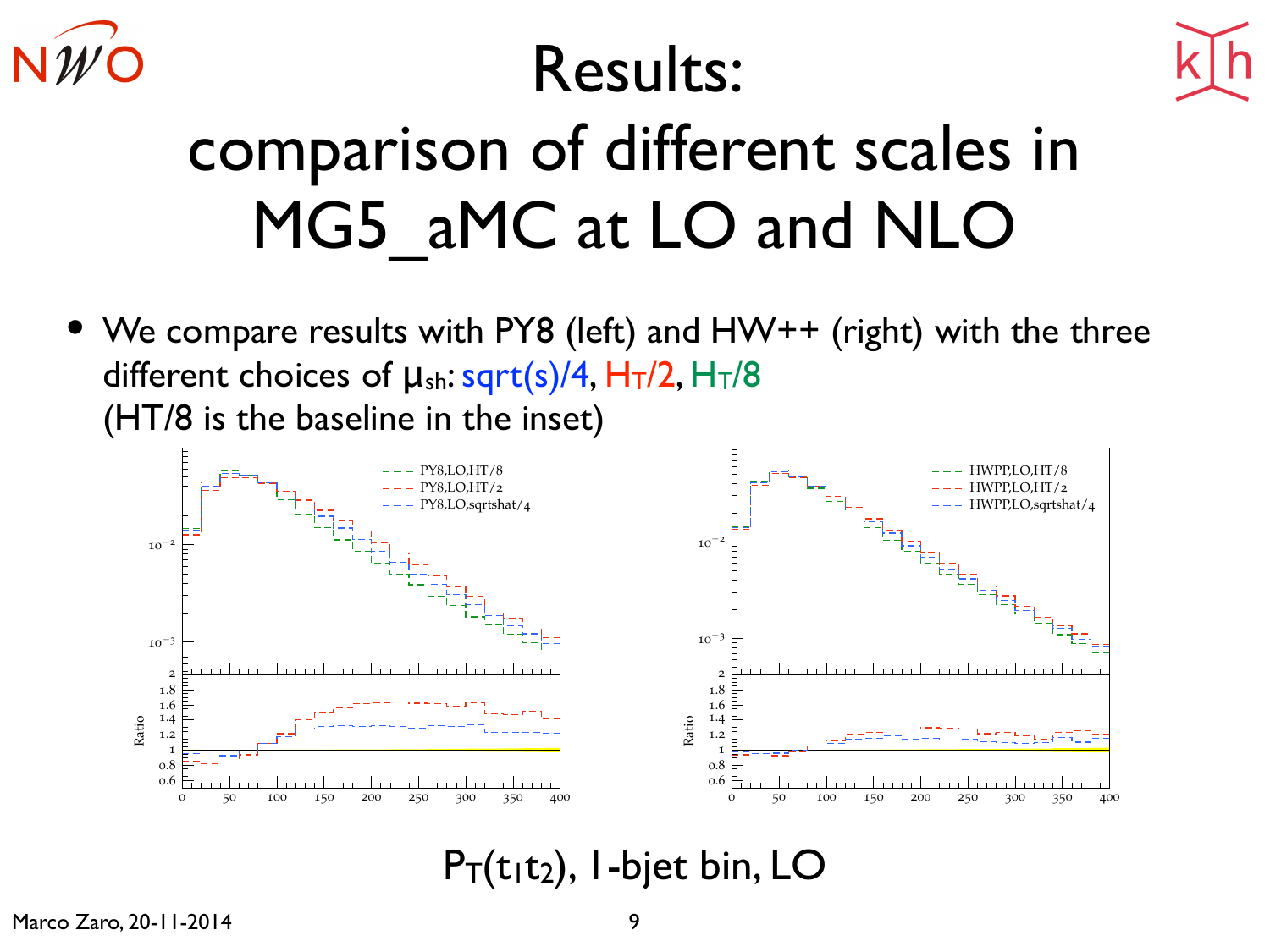



## comparison of different scales in MG5 aMC at LO and NLO

• We compare results with PY8 (left) and HW++ (right) with the three different choices of  $\mu_{sh}:$  sqrt(s)/4,  $H_T/2$ ,  $H_T/8$ (HT/8 is the baseline in the inset)



#### $P_T(t_1t_2)$ , I-bjet bin, NLO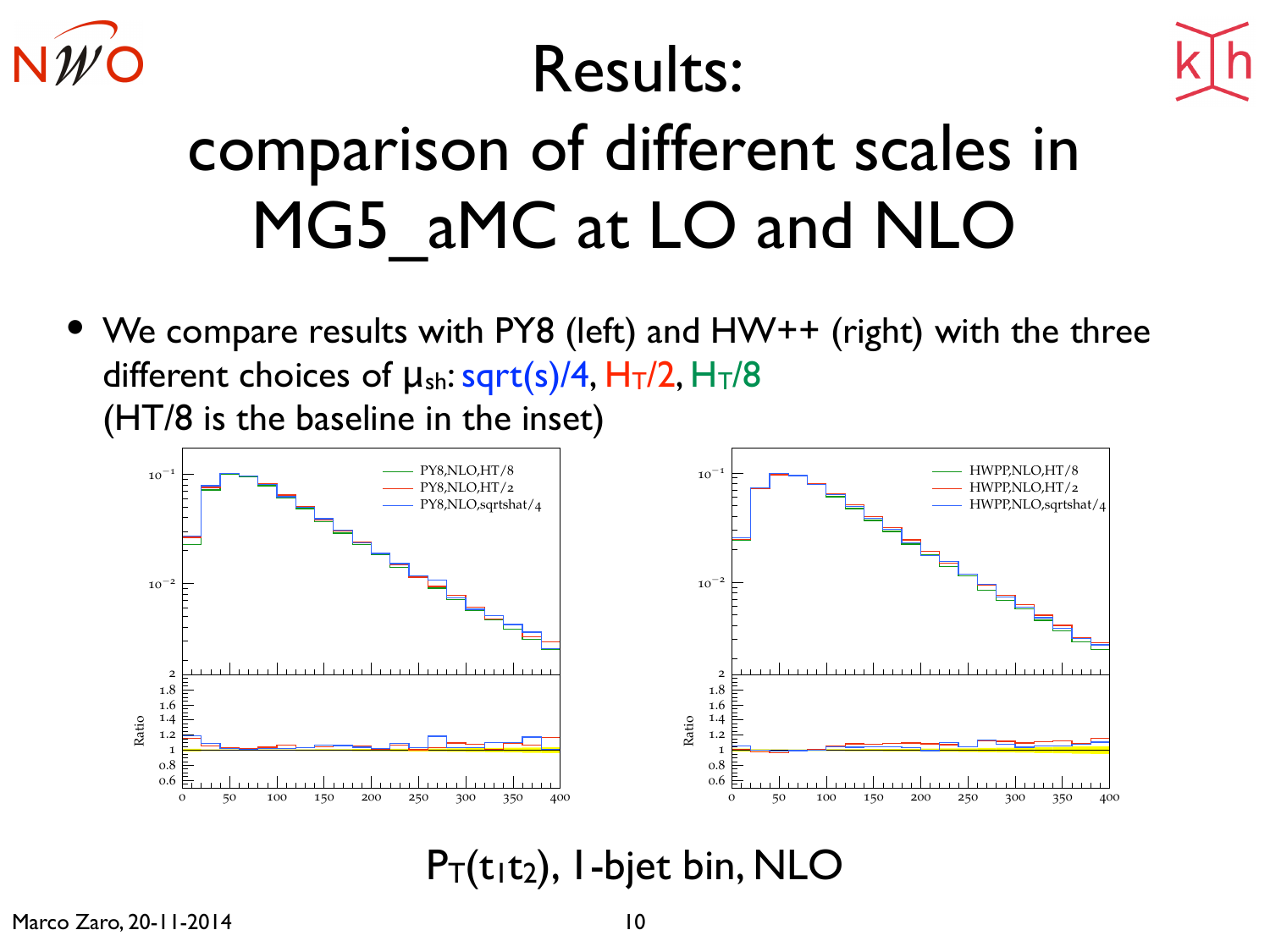



## comparison of different scales in MG5 aMC at LO and NLO

• We compare results with PY8 (left) and HW++ (right) with the three different choices of  $\mu_{sh}:$  sqrt(s)/4,  $H_T/2$ ,  $H_T/8$ (HT/8 is the baseline in the inset)



#### $P_T(j_1)$ , I-bjet bin, LO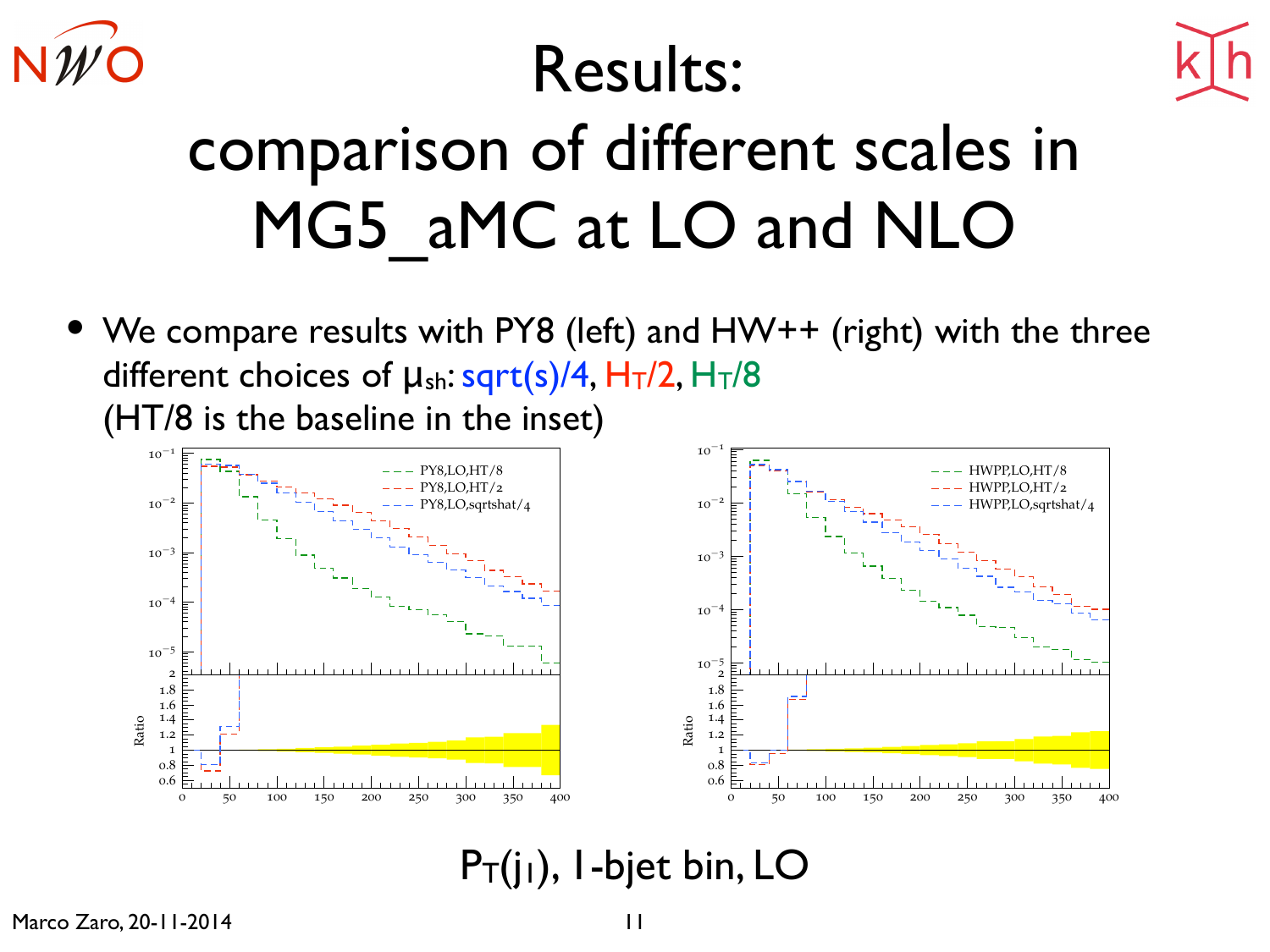



## comparison of different scales in MG5 aMC at LO and NLO

• We compare results with PY8 (left) and HW++ (right) with the three different choices of  $\mu_{sh}:$  sqrt(s)/4,  $H_T/2$ ,  $H_T/8$ (HT/8 is the baseline in the inset)



 $P_T(j_1)$ , I-bjet bin, NLO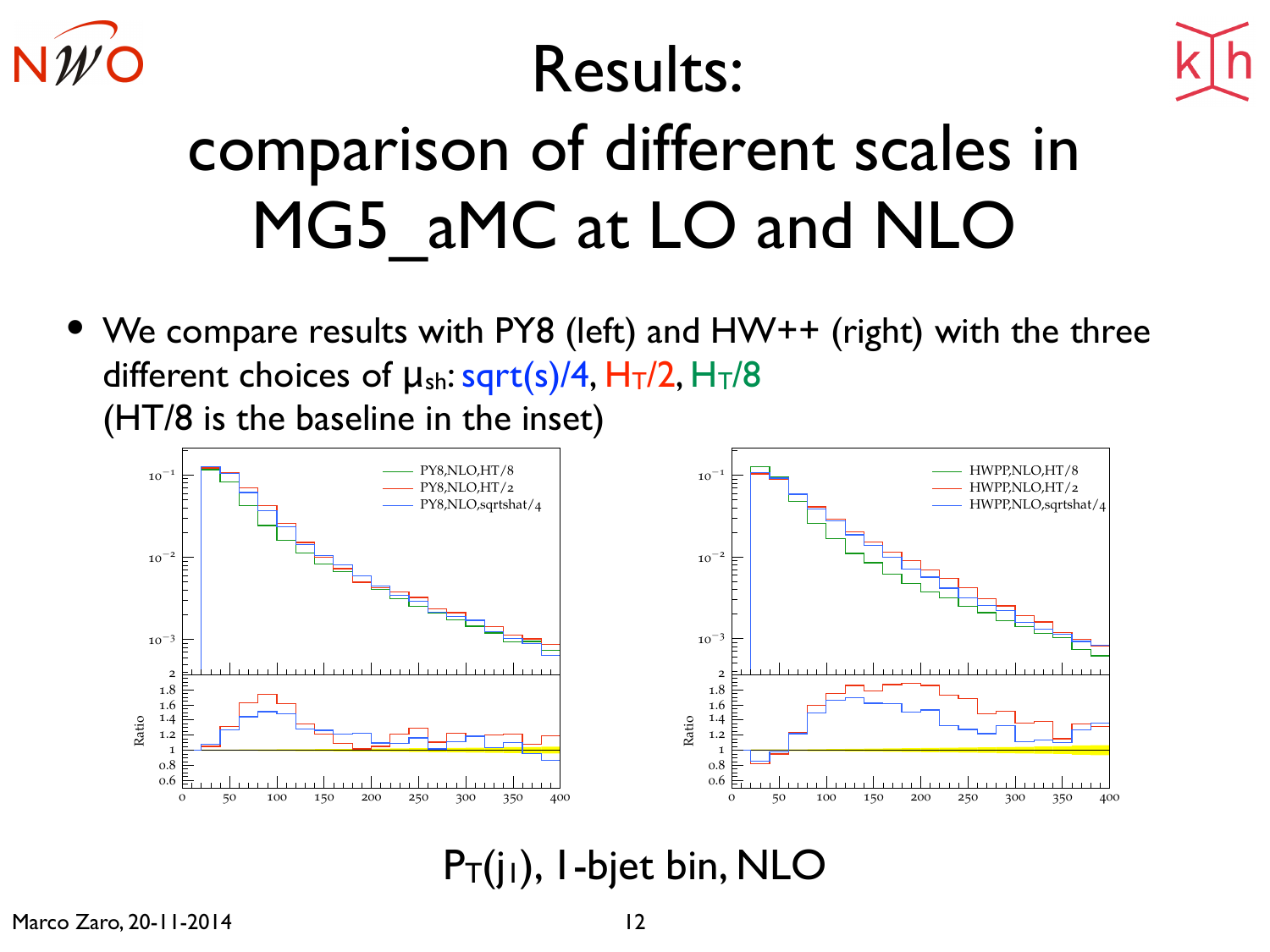



## comparison of different scales in MG5\_aMC at LO and NLO

- Bottom line:
	- PY8 typically shows a larger dependence on the shower scale than HW++
	- NLO corrections provide a stabilisation of predictions, with a consequent reduction of their spread.
	- The impact of such a stabilisation is highly observable dependent
	- Observables related to j<sub>1</sub> have a LO-like behaviour at NLO +PS (and entirely MC-driven at LO+PS) confirmed by the very large shower-scale dependence.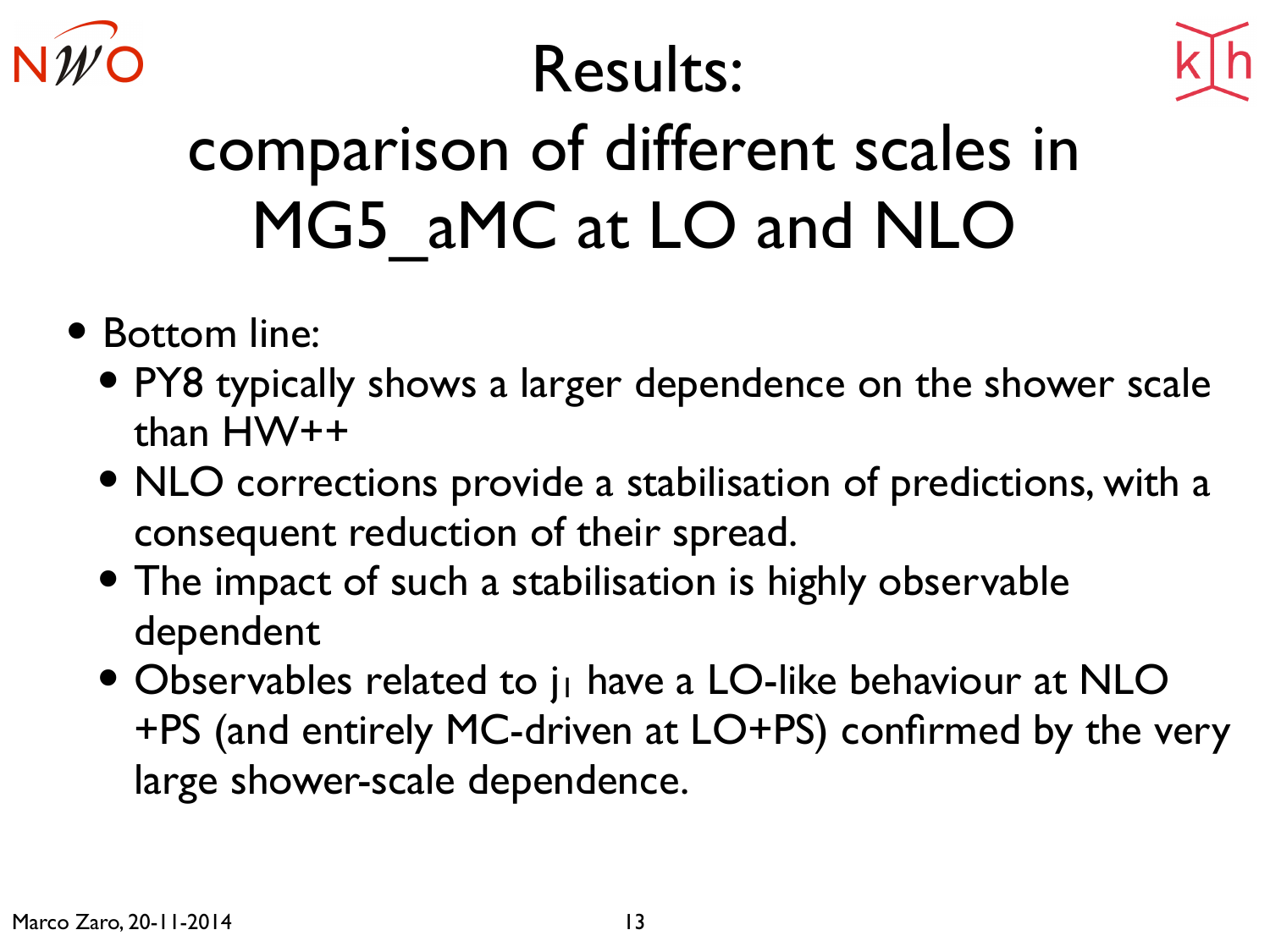

## Effect of secondary  $g \rightarrow bb$  splittings in PY8

- We have investigated what happens when  $g \rightarrow bb$  splittings are vetoed in the shower.
- As it was shown with Sherpa, the effect of  $g \rightarrow bb$  splittings is large (20-30%), in particular for the second b jet.



Marco Zaro, 20-11-2014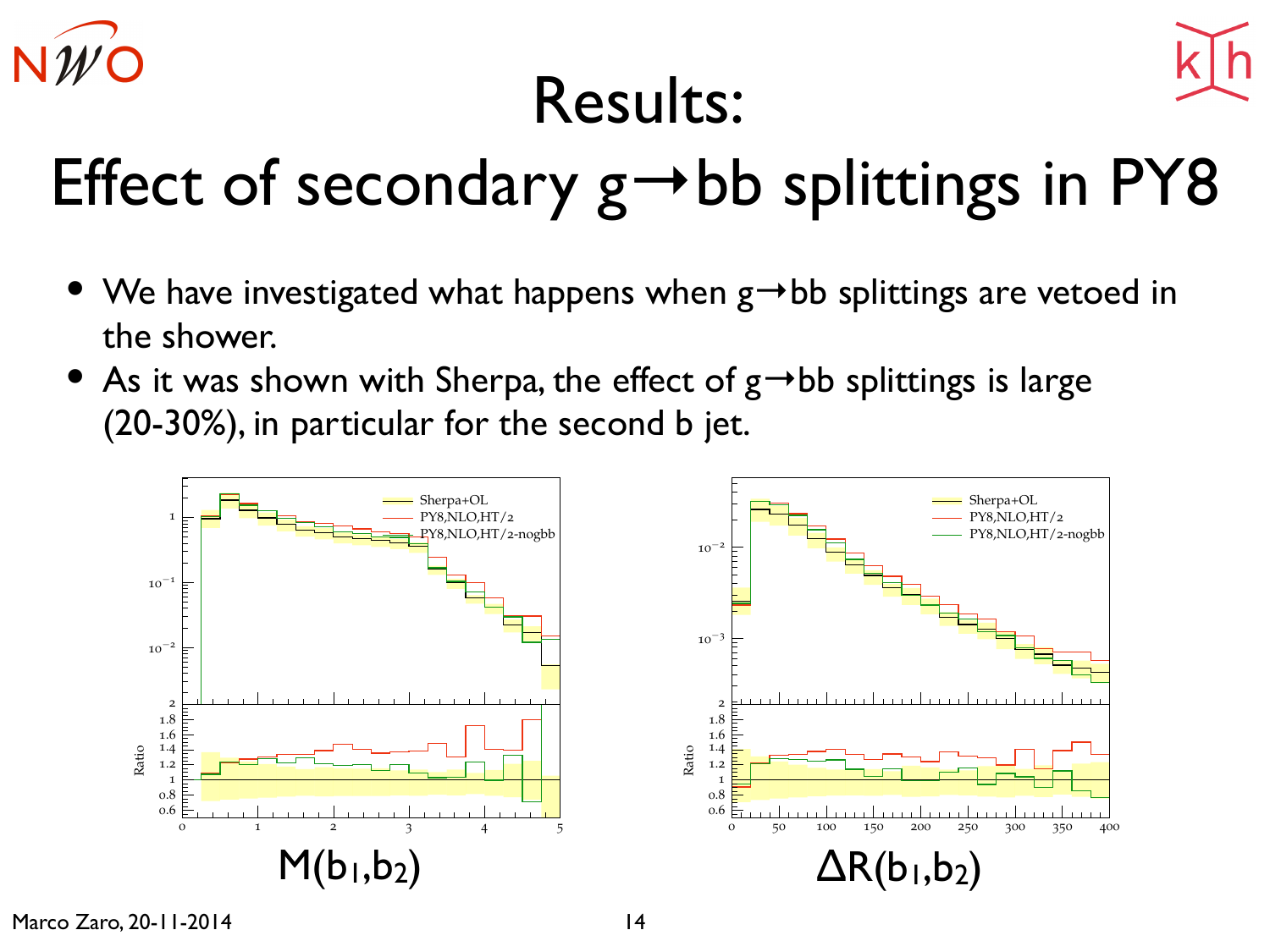



#### Running time statistics

• Each NLO sample consists in 4M LHE events. The statistics for the running time (excluding the showering step) are:

| Step:               | $#$ jobs  | Longest time<br>$\left( s\right)$ | Aggregated<br>time(s) |
|---------------------|-----------|-----------------------------------|-----------------------|
| <b>Grid setup</b>   | 49        | 12k                               | 110k                  |
| Integration         | 49        | 75k                               | 682k                  |
| Event<br>generation | 433 $(*)$ | <b>163k</b>                       | 14.8M                 |

\* the number of jobs for event generation can be increased (thus reducing the running time of each job) by setting the nevt job variable in the run card to a smaller number. Here nevt job=10000 was used.